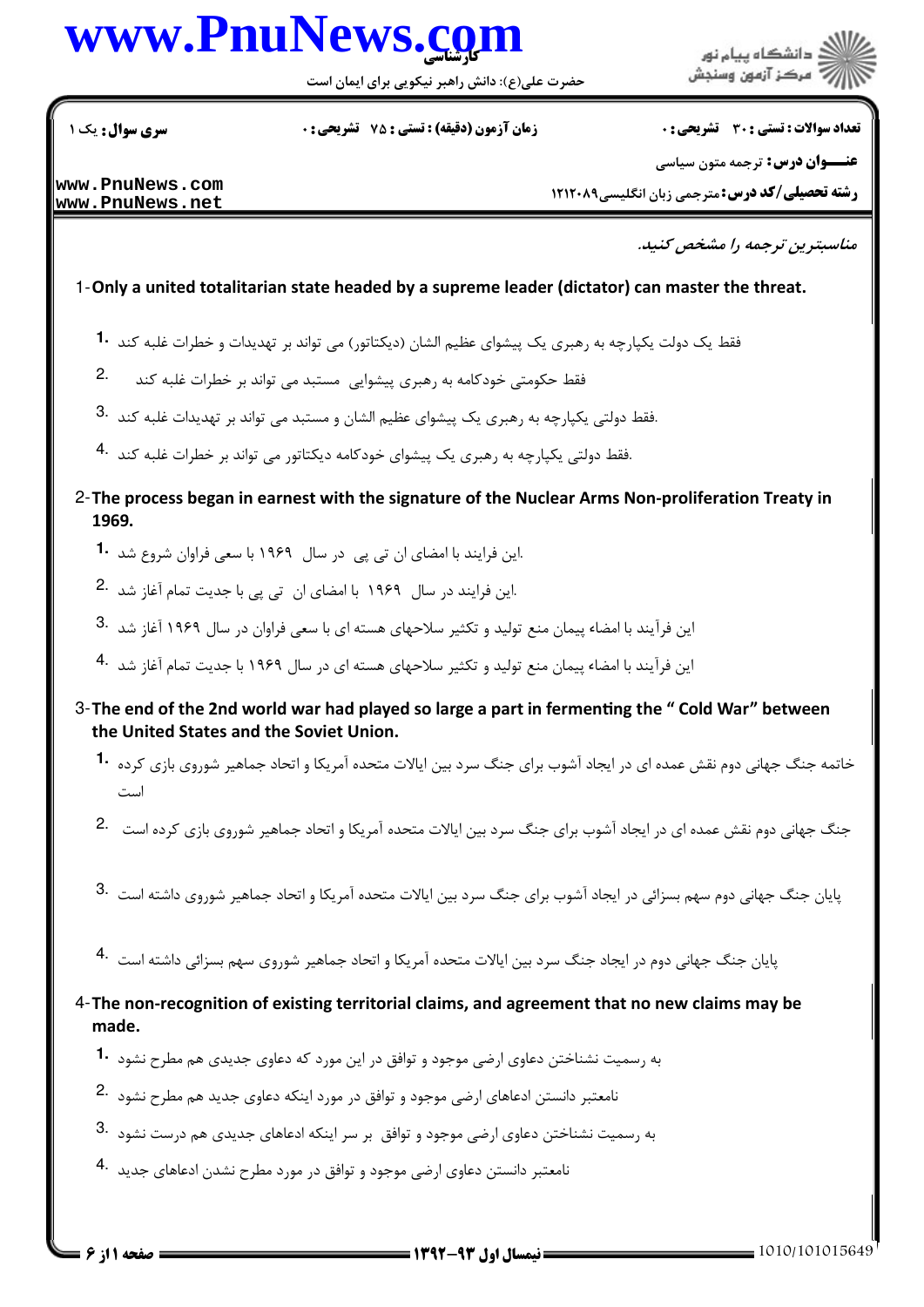## www.PnuNews.co

حضرت علی(ع): دانش راهبر نیکویی برای ایمان است

دانشگاه پيام نور مرڪز آزمون وسنڊش

سری سوال: یک ۱

**زمان آزمون (دقیقه) : تستی : 75 تشریحی: 0** 

تعداد سوالات : تستى : 30 - تشريحي : 0 **عنــوان درس:** ترجمه متون سیاسی

www.PnuNews.com www.PnuNews.net

**رشته تحصیلی/کد درس: مترجمی زبان انگلیسی1۲۱۲۰۸۹** 

### 5-A proposal for atomic control and disarmament submitted by the United States to the United **Nations Atomic Energy Commission in 1946.**

پیشنهادی برای کنترل و خلع سلاح اتمی در سال ۱۹۴۶ به وسیله ایالات متحده به کمیسیون انرژی اتمی سازمان ملل تسلیم شد **1۰** 

- پیشنهادی برای کنترل و خلع سلاح اتمی که ایالات متحده در سال ۱۹۴۶ به کمیسیون انرژی اتمی سازمان ملل تسلیم نمود 2.
- پیشنهادی جهت کنترل و خلع سلاح اتمی به وسیله ایالات متحده در سال ۱۹۴۶ به کمیسیون انرژی اتمی سازمان ملل ارائه شد <sup>.3</sup>
- پیشنهادی به جهت کنترل و خلع سلاح اتمی در سال ۱۹۴۶ توسط ایالات متحده به کمیسیون انرژی اتمی سازمان ملل داده شد <sup>4</sup>۰
- 6-Non-violence can mean the behavior of people using non-violent action who neither initiate, nor retaliate with violence.
	- رفتار مردم با استفاده از اعمال عاری از خشم که نه خود آغازگر خشونت هستند و نه با خشونت مقابله مـ ً کنند . **1**
	- کردار افرادی که به علت اعتقاد به پرهیز از خشونت نه خود دست به خشونت می زنند و نه با خشونت تلافی می کنند <sup>2.</sup>
	- رفتار مردمی باشد که با استفاده از اعمال عاری از خشم نه خود آغازگر خشونت هستند و نه با خشونت مقابله می کنند <sup>.3</sup>
	- کردار مردمی که به علت اعتقاد به پرهیز از خشونت نه خود دست به خشونت می زنند و نه با خشونت مقابله می کنند 4۰

7-Members of Indian community resisted various forms of exploitation and discrimination.

| ِ فرمهای مختلف استثمار و جدایی <b>1</b> ۰ | فرمهای گوناگون استثمار و تبعیض نژادی $\,$ $\,$ |
|-------------------------------------------|------------------------------------------------|
| انواع استثمار و تبعيض نژادى .3            | انواع استثمار و جدایی <sup>.4</sup>            |

8-Non-violent action has been used in 1923 struggle in the Ruhr area of Germany against Franco-**Belgian occupation.** 

| در منطقه روهر آلمان بر علیه اشغال فرانسه و بلژیک  •            | مخالفت منطقه روهر آلمان  با تصرف فرانسه و بلژيک  .2         |  |
|----------------------------------------------------------------|-------------------------------------------------------------|--|
| مخالفت فرانسه و بلژیک با اشغال منطقه روهر آلمان <sup>3</sup> ۰ | اشغال منطقه روهر آلمان به دست فرانسه و بلژیک <sup>4</sup> ۰ |  |

9- The use of non-violent action has been particularly prominent in the initial popular Czechoslovak resistance to Soviet-led occupation.

| مقاومت اولیه و مشهور چکسلواکی  • <b>1</b> | مقاومت اوليه چکسلواکی مشهور <sup>.2</sup> |
|-------------------------------------------|-------------------------------------------|
| مقاومت اوليه مردم چكسلواكى <sup>3</sup> ۰ | مقاومت مردم مبتدى چكسلواكى <sup>.4</sup>  |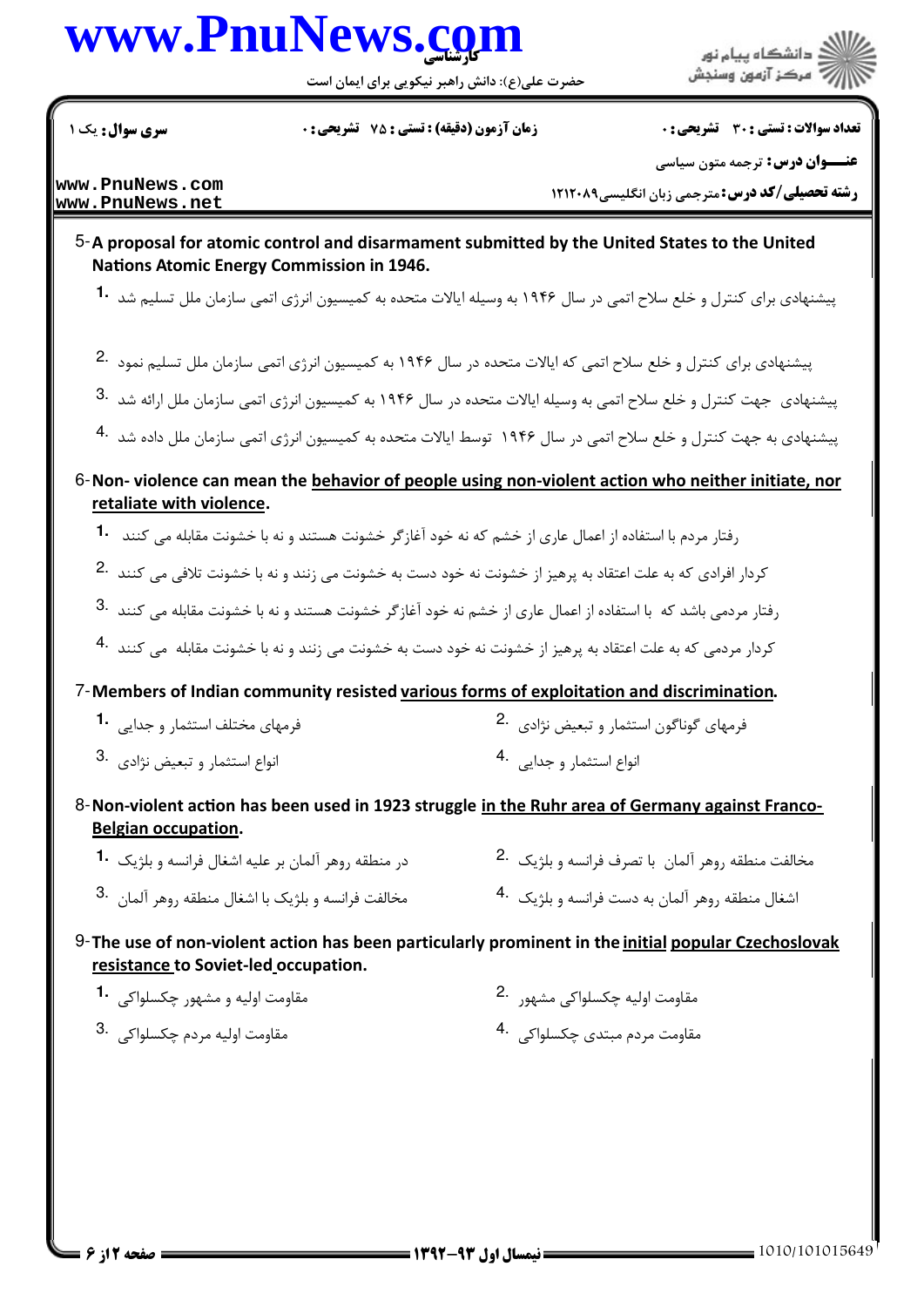### www.PnuNews.com ر<br>راڪ دانشڪاه پيام نور<br>راڪ مرڪز آزمون وسنڊش حضرت علی(ع): دانش راهبر نیکویی برای ایمان است سری سوال: یک ۱ تعداد سوالات : تستى : 30 - تشريحي : 0 **زمان آزمون (دقیقه) : تستی : 75 ٪ تشریحی : 0 عنـــوان درس:** ترجمه متون سیاسی www.PnuNews.com **رشته تحصیلی/کد درس: مترجمی زبان انگلیسی1۲۱۲۰۸۹** www.PnuNews.net ترجمه جملات زیر را بخوانید و نوع اشکالات موجود در هر یک را مشخص کنید. 10-The anti-communism of fascism exploits the fear of communism prevalent in all classes. اصول ضد کمونیستی فاشیسم در هراس از کمونیسم که در کشورهای پیشرفته در همه طبقات وجود دارد بهره برداری می هنجارگريزي کاربردي. 2. ثقل واژگانی 1. ۔<br>تاثیرپذیری از نحو زبان انگلیسے<sub>،</sub> 4 ترحمه تحت الفظي. <sup>3</sup> 11-A working system of accountability distinguishes democratic systems of government from those based on absolutism. اسلوب کارساز مسئولیت و پاسخ گویی، نظامهای دولتی دموکراتیک را از نظامهای مبتنی بر حکومت مطلقه جدا و متمایز مے کند 2.  $|2.$ نثر محاوره ای تتابع فعلى .3 حشە .4 عيارات فعلى 1. 12-Iron curtain was a phrase coined by Winston Churchill in 1946 to describe the Soviet policy of isolation the communist states of Eastern Europe from Western Europe. پرده آهنین اصطلاحی بود که به وسیله وینستون چرچیل در ۱۹۴۶ برای توصیف سیاست اتحاد جماهیر شوروی مبنی بر جدا کردن دولتهای کمونیست اروپای شرقی از اروپای غربی به کار رفت. معادل یابے, ناد<sub>ر</sub>ست۔<sup>1</sup> تعمیم معنای اول واژه به دیگر حوزه های معنایی آن 2. تاثیرپذیری از نحو زبان انگلیسی در ترجمه جمله مجهول 4. كاهش د. ترجمه 8۰ 13-To counter the threat of future " nuclear blackmail", the three nuclear powers offered in a Security Council action to provide "immediate assistance", in accordance with the charter, to any non-nuclear -weapon State that is the victim of an act of aggression in which nuclear weapons are Lised. برای مقابله با تهدید باج گیری هسته ای در آینده، سه قدرت هسته ای پیشنهاد کردند که شورای امنیت برای تامین ″ .<br>کمک فوری، *"*طبق اصل منشور سازمان، به هر کشور فاقد سلاح هسته ای که قربانی تجاوز با استفاده از سلاحهای هسته ای است وارد عمل شود. تاثیریذیری از نحو زبان انگلیسی در ترجمه جمله مجهول ۔1 هنجار گريزي کاربردي. 2. 3. نوجمه به ثقل واژگانس . 4 صفحه 13 از 6 = **: نیمسال اول ۹۳-۱۳۹۲ =**

 $=$  1010/101015649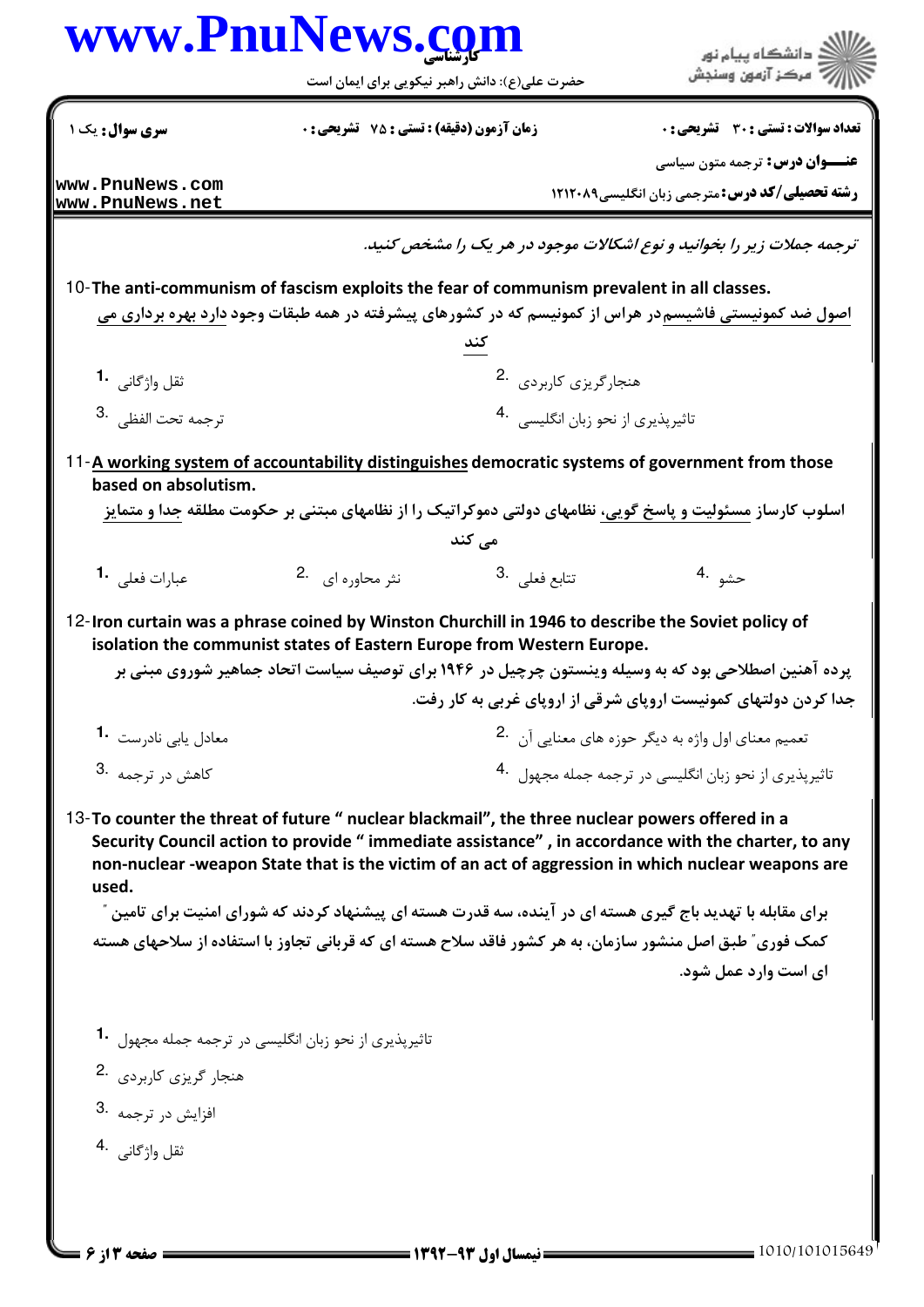|                                                                                                                                                | حضرت علی(ع): دانش راهبر نیکویی برای ایمان است                  |                                                                                                         | مركز آزمون وسنجش                                                                                                           |
|------------------------------------------------------------------------------------------------------------------------------------------------|----------------------------------------------------------------|---------------------------------------------------------------------------------------------------------|----------------------------------------------------------------------------------------------------------------------------|
| سری سوال: یک ۱                                                                                                                                 | <b>زمان آزمون (دقیقه) : تستی : 75 ٪ تشریحی : 0</b>             |                                                                                                         | تعداد سوالات : تستى : 30 قشريحى : 0                                                                                        |
| www.PnuNews.com<br>www.PnuNews.net                                                                                                             |                                                                |                                                                                                         | <b>عنـــوان درس:</b> ترجمه متون سیاسی<br><b>رشته تحصیلی/کد درس:</b> مترجمی زبان انگلیسی1۲۱۲۰۸۹                             |
| legislation.                                                                                                                                   |                                                                |                                                                                                         | 14-The Republic of South Africa's official policy of racial segregation established through openly free                    |
| سیاست رسمی جدایی نژادی آفریقای جنوبی                                                                                                           |                                                                |                                                                                                         |                                                                                                                            |
| کاهش در ترجمه <b>1</b> ۰                                                                                                                       |                                                                | حشو .2                                                                                                  |                                                                                                                            |
| 3. معادل يابي نادرست 3.                                                                                                                        |                                                                | هنجارگریزی کاربردی 4.                                                                                   |                                                                                                                            |
|                                                                                                                                                |                                                                |                                                                                                         | باتوجه به متن هر جمله، بهترین معادل برای کلمه مشخص شده را انتخاب کنید.                                                     |
| 15-One country's apparently belligerent activities are taken to imply a threat to another.                                                     |                                                                |                                                                                                         |                                                                                                                            |
| خاص و ويژه <b>1</b> ۰                                                                                                                          | ریشه کن کننده <sup>.2</sup>                                    | متجاو <sub>ز</sub> انه <sup>3</sup> ۰                                                                   | جاسوسى .4                                                                                                                  |
| 16-Arms control has everything to do with saving money without increasing vulnerability.                                                       |                                                                |                                                                                                         |                                                                                                                            |
| سودجوئے 1.                                                                                                                                     | سلطه جوئی 2.                                                   | اصلاح پذيري. <sup>3</sup> ۰                                                                             | آسيب يذيري 4.                                                                                                              |
| power and patronage.                                                                                                                           |                                                                |                                                                                                         | 17-Labor party elects the members of cabinet, and denies the prime minister one important source of                        |
| قد <sub>رت</sub> 1.                                                                                                                            | سلطه 2.                                                        | 3. حمايت                                                                                                | حاكمىت 4.                                                                                                                  |
| 18-The cabinet developed from the privy counselors. ' Privy counselors' refers                                                                 |                                                                |                                                                                                         |                                                                                                                            |
|                                                                                                                                                |                                                                | 1. A group of counselors who are appointed to advise the king and queen on political affairs.           |                                                                                                                            |
|                                                                                                                                                |                                                                | <sup>2.</sup> A group of most senior ministers in a government, who meet regularly to discuss policies. |                                                                                                                            |
|                                                                                                                                                | 3. People involved in making policies and political decisions. |                                                                                                         |                                                                                                                            |
|                                                                                                                                                | 4. Servants work for the local, state or federal government.   |                                                                                                         |                                                                                                                            |
| 19-By now the leading parties have become entrenched and are unlikely to suffer much electoral<br>damage.                                      |                                                                |                                                                                                         |                                                                                                                            |
| سنگربندی کرده اند 1.                                                                                                                           |                                                                | برای خود مقامی تاسیس کرده اند 2.                                                                        |                                                                                                                            |
|                                                                                                                                                |                                                                | به ثبات رسيده اند 4.                                                                                    |                                                                                                                            |
| .<br>جایگاه خود ,ا بازیافته اند   3۰                                                                                                           |                                                                |                                                                                                         |                                                                                                                            |
|                                                                                                                                                |                                                                |                                                                                                         |                                                                                                                            |
|                                                                                                                                                |                                                                |                                                                                                         |                                                                                                                            |
| 20-Left wing socialist, in particular, Marxist tends towards materialism and to the overt atheism.<br>1. To be influenced greatly by religion. |                                                                |                                                                                                         | باتوجه به متن هر جمله، بهترین معادل برای کلمه مشخص شده را انتخاب کنید.<br><sup>2.</sup> To bring great changes in society. |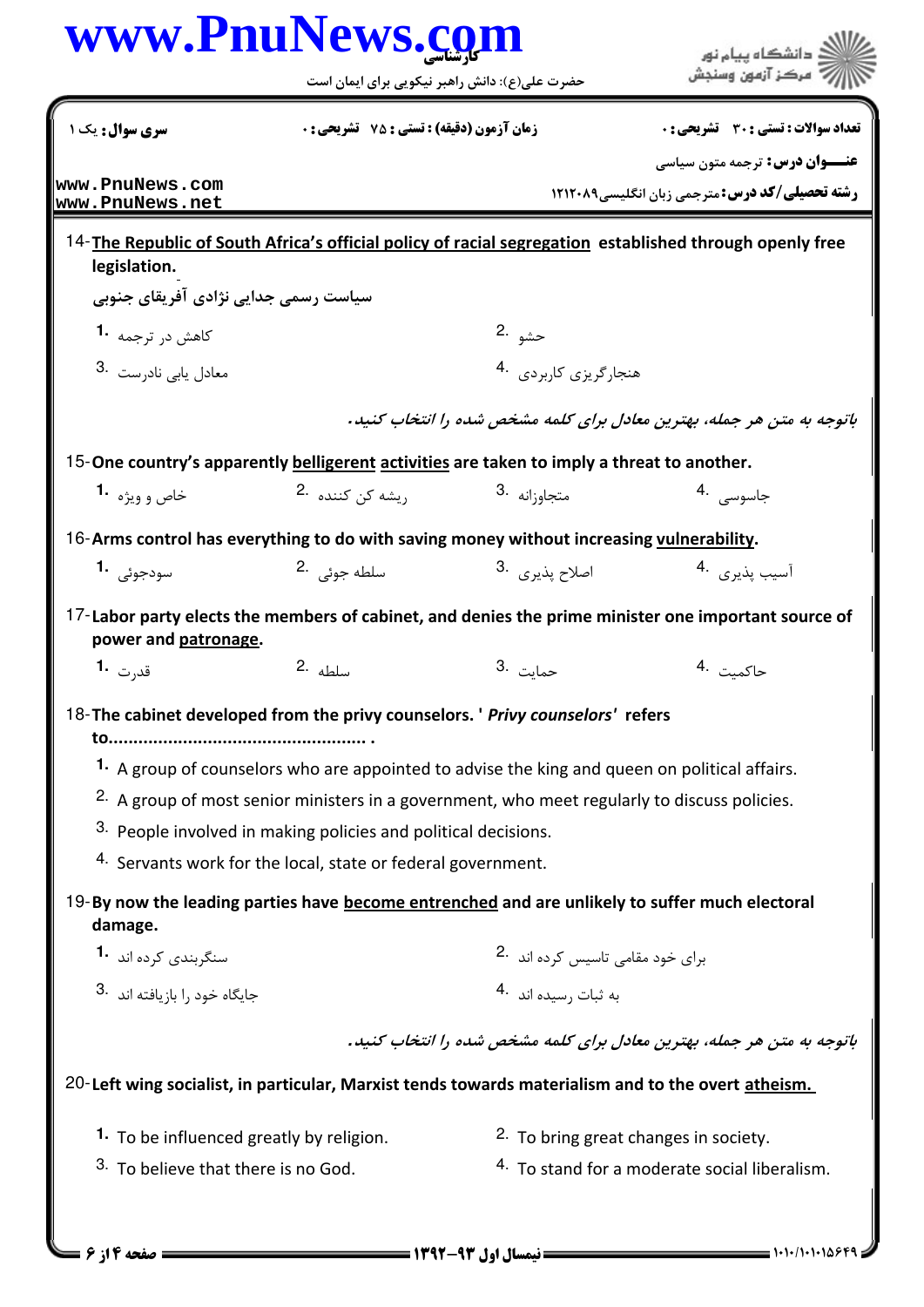| <b>سری سوال :</b> ۱ یک                                                                                                                            |                                                                  | حضرت علی(ع): دانش راهبر نیکویی برای ایمان است     |                                                                                                                                                                                                                |
|---------------------------------------------------------------------------------------------------------------------------------------------------|------------------------------------------------------------------|---------------------------------------------------|----------------------------------------------------------------------------------------------------------------------------------------------------------------------------------------------------------------|
|                                                                                                                                                   |                                                                  |                                                   |                                                                                                                                                                                                                |
|                                                                                                                                                   | <b>زمان آزمون (دقیقه) : تستی : 75 ٪ تشریحی : 0</b>               |                                                   | تعداد سوالات : تستى : 30 ٪ تشريحي : 0<br><b>عنـــوان درس:</b> ترجمه متون سیاسی                                                                                                                                 |
| www.PnuNews.com<br>www.PnuNews.net                                                                                                                |                                                                  |                                                   | <b>رشته تحصیلی/کد درس: مترجمی زبان انگلیسی1۲۱۲۰۸۹</b>                                                                                                                                                          |
| known as a bill of rights.                                                                                                                        |                                                                  |                                                   | 21-In some political systems civil liberties are enshrined in a written document or constitutional code,                                                                                                       |
| 1. give offence                                                                                                                                   | 2. detain                                                        | 3. developed                                      | 4. protected by                                                                                                                                                                                                |
| 22-Democrats can wield : as it is only possible partner for two other parties, neither of which could                                             | coalesce with the other, that small party can dominate politics. |                                                   |                                                                                                                                                                                                                |
| بهم بياميزند <sup>-1</sup>                                                                                                                        |                                                                  | متحد شوند۔2                                       |                                                                                                                                                                                                                |
| به نفع هم كناره گيرى كنند 3.                                                                                                                      |                                                                  | ادا <sub>ره</sub> کنند 4.                         |                                                                                                                                                                                                                |
|                                                                                                                                                   | a rough equilibrium, because of electoral rules.                 |                                                   | 23-Coalitions are the result of political instability, and occur whenever several political forces exist in                                                                                                    |
| بی ثباتی <b>1</b> ۰                                                                                                                               | تزلزل .2                                                         | 3. تعادل <sup>3</sup>                             | عدم سكون 4.                                                                                                                                                                                                    |
| 24-There was pressure for Europe to be left to fend for itself, a denouncing of European NATO                                                     | members for failing to spend enough on defense.                  |                                                   |                                                                                                                                                                                                                |
| <b>1.</b> Speak publically against                                                                                                                |                                                                  | <sup>2.</sup> Give a guarantee for                |                                                                                                                                                                                                                |
| 3. Pay money for                                                                                                                                  |                                                                  | <sup>4.</sup> Restrain                            |                                                                                                                                                                                                                |
| 25-In a federal system each authority has sovereignty within its own sphere of responsibilities.                                                  |                                                                  |                                                   |                                                                                                                                                                                                                |
| حق اعمال قانون <b>1</b>                                                                                                                           | حق قانون گذاري <sup>.2</sup>                                     | حق سیاست گذا <sub>د</sub> ی <sup>.3</sup>         | حق حاكميت .4                                                                                                                                                                                                   |
| 26-Base politics were the politics of haggling and compromise on private sectional interests, were<br>best left to others, especially parliament. |                                                                  |                                                   |                                                                                                                                                                                                                |
| چانه <sub>ز</sub> د <sub>ن</sub> <b>1.</b>                                                                                                        |                                                                  | تعيين كردن 2.                                     |                                                                                                                                                                                                                |
| بحث و جدل کردن . <sup>3</sup>                                                                                                                     |                                                                  | وضع كردن .4                                       |                                                                                                                                                                                                                |
|                                                                                                                                                   |                                                                  |                                                   | باتوجه به متن هر جمله، بهترین معادل برای کلمه مشخص شده را انتخاب کنید.                                                                                                                                         |
| 27-The USA, for all its fears and though it has restricted immigration, continues to be much more<br>generous to peoples.                         |                                                                  |                                                   |                                                                                                                                                                                                                |
| برای همه ترسهایش <sup>-1</sup>                                                                                                                    |                                                                  | از ترس مهاجرت محدودش 2.                           |                                                                                                                                                                                                                |
| به جهت اجتناب از نگرانی هایش . <sup>3</sup>                                                                                                       |                                                                  | از ترس مهاجرت محدود به این کشور <sup>4</sup> ۰    |                                                                                                                                                                                                                |
| economic growth.                                                                                                                                  |                                                                  |                                                   | 28-As the supply of Gold was not variable by direct political decision, as essentially arbitrary physical<br>restriction was placed on the amount of money available in the world, reducing the possibility of |
| کاهنده احتمال ,شد اقتصادی <b>۱۰</b>                                                                                                               |                                                                  | احتمال رشد اقتصادی ,ا کاهش داد   .2               |                                                                                                                                                                                                                |
| در حال كاهش احتمال رشد اقتصادي. <sup>3</sup> ۰                                                                                                    |                                                                  | احتمال <sub>د</sub> و به کاهش , شد اقتصادی     .4 |                                                                                                                                                                                                                |

**= صفحه 5 از 6 ـــا** 

 $= 1010/101015649$